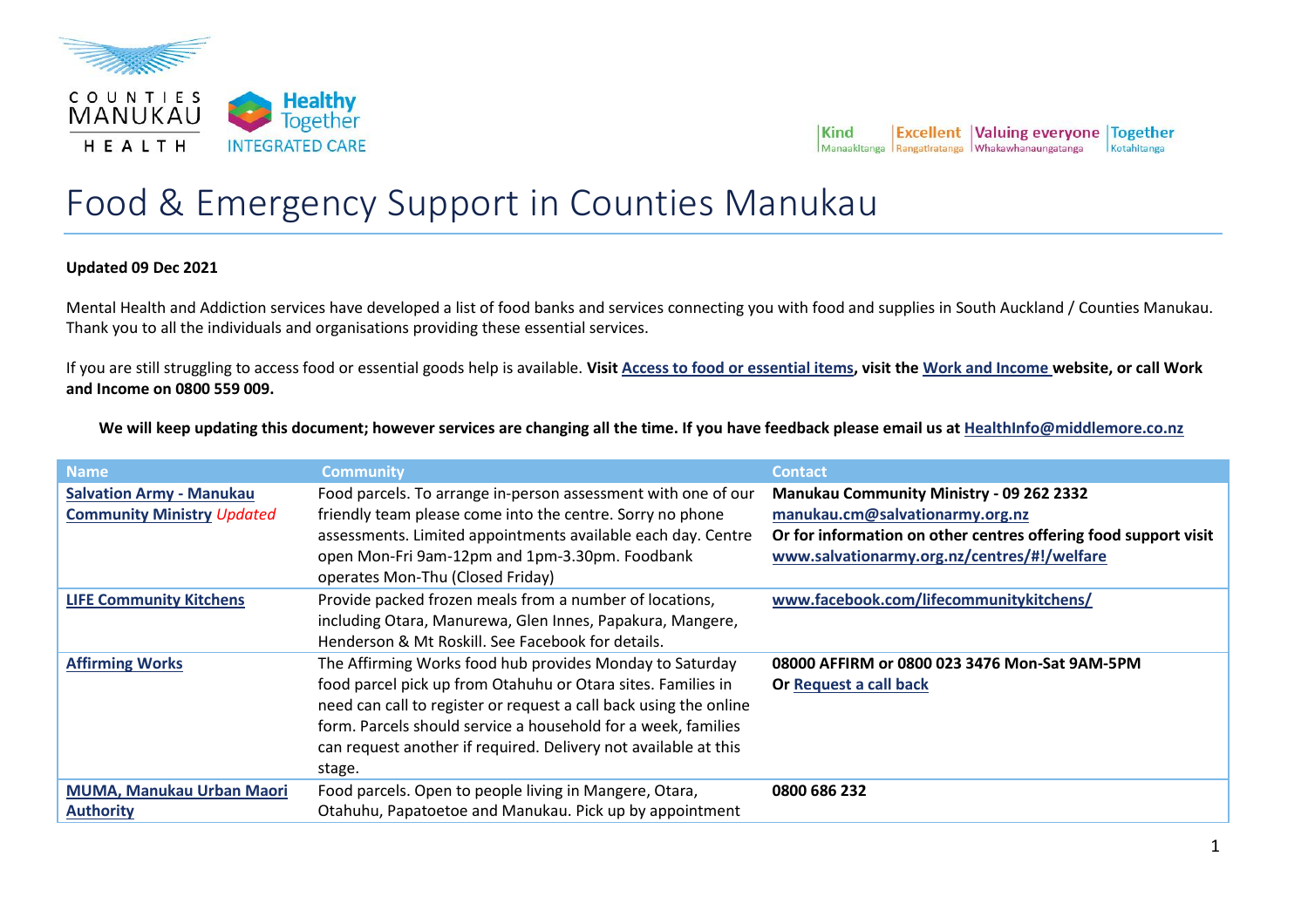

HEALTH



 $\begin{array}{|l|l|} \hline \textbf{Kind} & \textbf{Excellent} & \textbf{Valuing everyone} & \textbf{Together} \\ \hline \textbf{Manaaktianga} & \textbf{Rangatiratanga} & \textbf{Whakawhanaungatanga} & \textbf{Kotahitanga} \\ \hline \end{array}$ 

|                                                                                                | from 31 Calthorp Close, Favona. Call after 10am to book an<br>appointment.                                                                                                                                                                                                                         |                                                                                                                                        |
|------------------------------------------------------------------------------------------------|----------------------------------------------------------------------------------------------------------------------------------------------------------------------------------------------------------------------------------------------------------------------------------------------------|----------------------------------------------------------------------------------------------------------------------------------------|
| <b>Papakura Marae</b>                                                                          | Food parcels available to people living in or south of Takanini.<br>Open Monday to Friday. Phone first between 9am-11am to<br>complete an assessment. Pick up from 29 Hunua Rd, Papakura<br>1pm-2.30pm. Bring ID and proof of address.                                                             | 0800 826 274                                                                                                                           |
| <b>Takanini Gurdwara (Supreme</b><br><b>Sikh Society of New Zealand)</b>                       | Help individuals who are struggling to buy food. Contact by<br>phone, email or Facebook. Also provide parcels at events at a<br>variety of locations, visit Facebook for details.                                                                                                                  | 09 296 2376<br>(Alternatively call 021 803 512 or 09 215 4647)<br>supremesikhsocietynz@gmail.com<br>www.facebook.com/TakaniniGurdwara/ |
| <b>Waka of Caring</b>                                                                          | Food parcels, masks and other supplies. No appointment<br>needed, pick up from 2/14 Mcannalley Street Manurewa.<br>Open 9am to late. Also accepting donations, see Facebook for<br>details.                                                                                                        | www.facebook.com/groups/978559512159944                                                                                                |
| <b>St Vincent de Paul - Otahuhu</b>                                                            | Pre-booked food parcels. Drive through pickups only from 47<br>Station Road, Otahuhu. Register though online form, or call or<br>email first.                                                                                                                                                      | https://svdpak.org.nz/svdp-auckland/need-help/online-form/<br>09 270 4088 or 0800 680 090<br>reception@stvinnieotahuhu.org.nz          |
| <b>Rawiri Community House</b>                                                                  | Food parcels and other free resources. Walk in only from 1<br>Rata Vine Drive, Wiri, Mon-Fri 10am-2.30pm. Please bring<br>photo ID and proof of address, scan the QR code, and follow<br>other government guidelines. For more information call the<br>office to hear the automated voice message. | 09 263 8202                                                                                                                            |
| <b>Buddhist Compassion Relief Tzu</b><br><b>Chi Foundation</b>                                 | Food Parcels at date/times specified in form. Pick up from 9<br>Springs Road, East Tamaki. Register using online form. Please<br>arrive in vehicle number with the number place use in<br>registration from, or bring ID that matches the name on your<br>booking.                                 | <b>Referral Form</b>                                                                                                                   |
| <b>Budgeting &amp; Family Support</b><br><b>Services. Mangere Otara &amp;</b><br><b>Tuakau</b> | Food parcels and face masks available at Mangere and Tuakau.<br>Please call first to request. Bring ID and proof of address.<br>Second and subsequent requests for food parcels will need                                                                                                          | Mangere - 0508 22 22 83<br>Tuakau - 09 236 9804                                                                                        |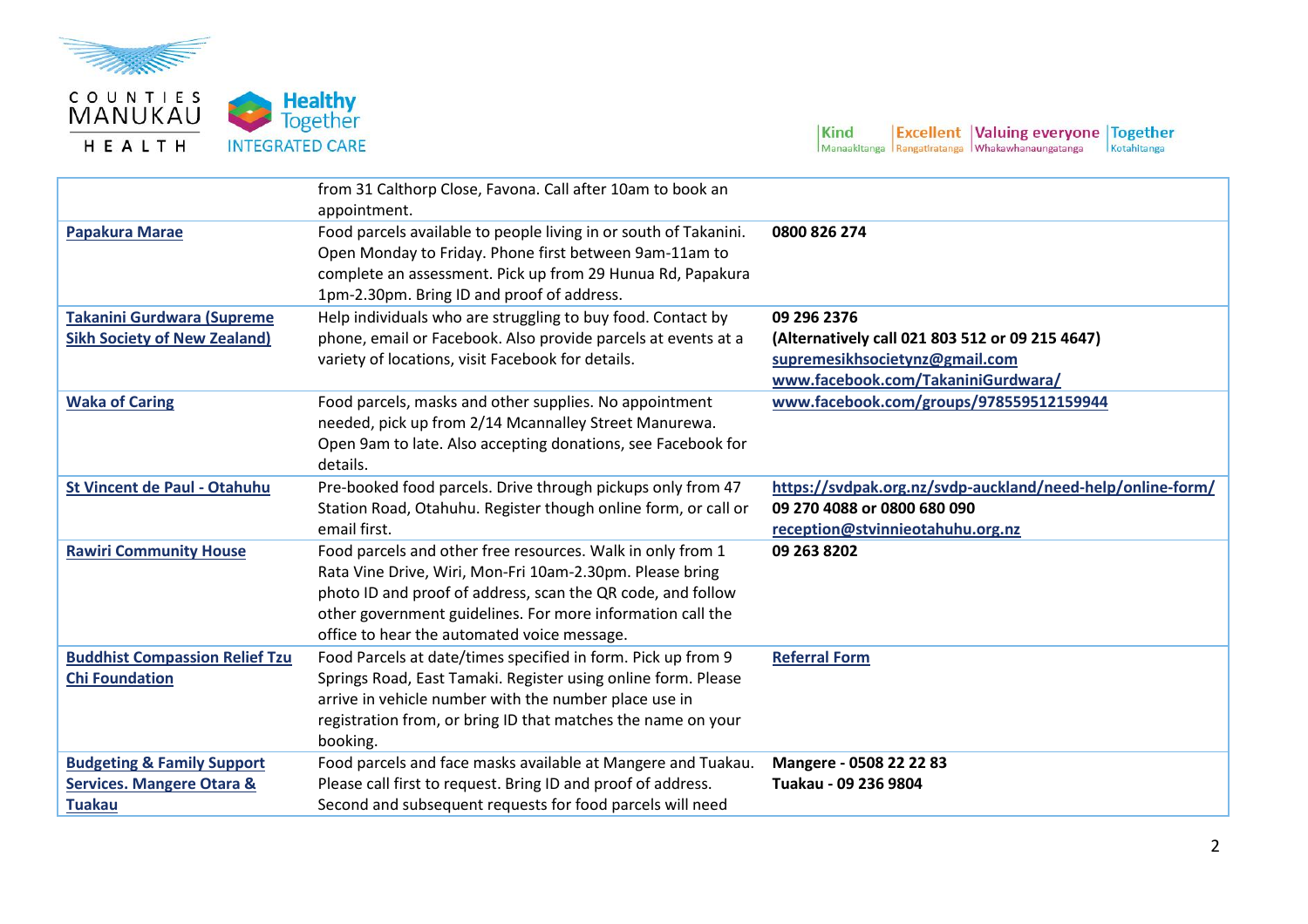

**Healthy**<br>Together **INTEGRATED CARE** 

 $\begin{array}{|l|l|} \hline \textbf{Kind} & \textbf{Excellent} & \textbf{Valuing everyone} & \textbf{Together} \\ \hline \textbf{Manaaktianga} & \textbf{Rangatiratanga} & \textbf{Whakawhanaungatanga} & \textbf{Kotahitanga} \\ \hline \end{array}$ 

|                                                     | letter from WINZ confirming they are still experiencing<br>hardship.                                                                                                                                                                                  |                                                                                                             |
|-----------------------------------------------------|-------------------------------------------------------------------------------------------------------------------------------------------------------------------------------------------------------------------------------------------------------|-------------------------------------------------------------------------------------------------------------|
| <b>South Auckland Christian Food</b><br><b>Bank</b> | Community dinners and food parcel delivery.                                                                                                                                                                                                           | 0508 242 643                                                                                                |
| <b>Citizens Advice Bureau</b><br>Pakuranga          | Food bank and general assistance for Pakuranga, Howick and<br>Flat Bush. Connect people to a number of churches and<br>community organisations, and also provide budgeting advice.<br>Call Citizens Advice Bureau first for referral.                 | 09 576 8331                                                                                                 |
| <b>Pohutukawa Coast Foodbank</b>                    | Provide 7 day food parcels for people residing from Whitford<br>to Maraetai who need a helping hand. 9-5 weekdays. Pick up<br>preferred. Text between 9am-5pm, Mon-Fri for more<br>information.                                                       | 027 304 4998                                                                                                |
| <b>All Saints Church, Howick</b>                    | Food bank available for people in Howick, Pakuranga and<br>Botany communities. No home deliveries. Call for more<br>information and appointment time to pick up from 17 Selwyn<br>Road, Howick.                                                       | 09 534 6864                                                                                                 |
| <b>The Fono Feleoko Food-Hubs</b>                   | Food Bank is open to the community as well as current clients.<br>Call or send Facebook message.                                                                                                                                                      | <b>0800 FONO 4U</b><br>www.facebook.com/thefonohealth/                                                      |
| <b>Southseas Healthcare Trust</b>                   | Food support to enrolled population and church groups in<br>South Auckland. Call first, and pick up only from Otara<br>Vaccination Centre, 5 Otara Road - enter through Gate C. Open<br>9am-4pm.                                                      | 027 381 2317<br>0800 31 13 31 option 1<br>southseas.org.nz/deltasupport                                     |
| <b>The Otara Kai Village</b>                        | Food parcels, face masks and other goods for people living in<br>Otara and Papatoetoe regions. Pick up from 120 East Tamaki<br>Road, Otara. Subject to availability, see Facebook for more<br>information.                                            | www.facebook.com/TheOtaraVillage<br>www.otarakaivillage.co.nz/okv-schedule.html                             |
| <b>Otara Health Charitable Trust</b>                | Provide Otara Food Bank for families living in Otara or<br>Papatoetoe. Register first through referral form and bring ID<br>and proof of address. Form opens 11.30am Thursdays and<br>closes when supplies are allocated. Visit Facebook for updates. | 022 477 8536<br>www.facebook.com/Otara-Health-Charitable-Trust-<br>223677714431863/<br><b>Referral Form</b> |